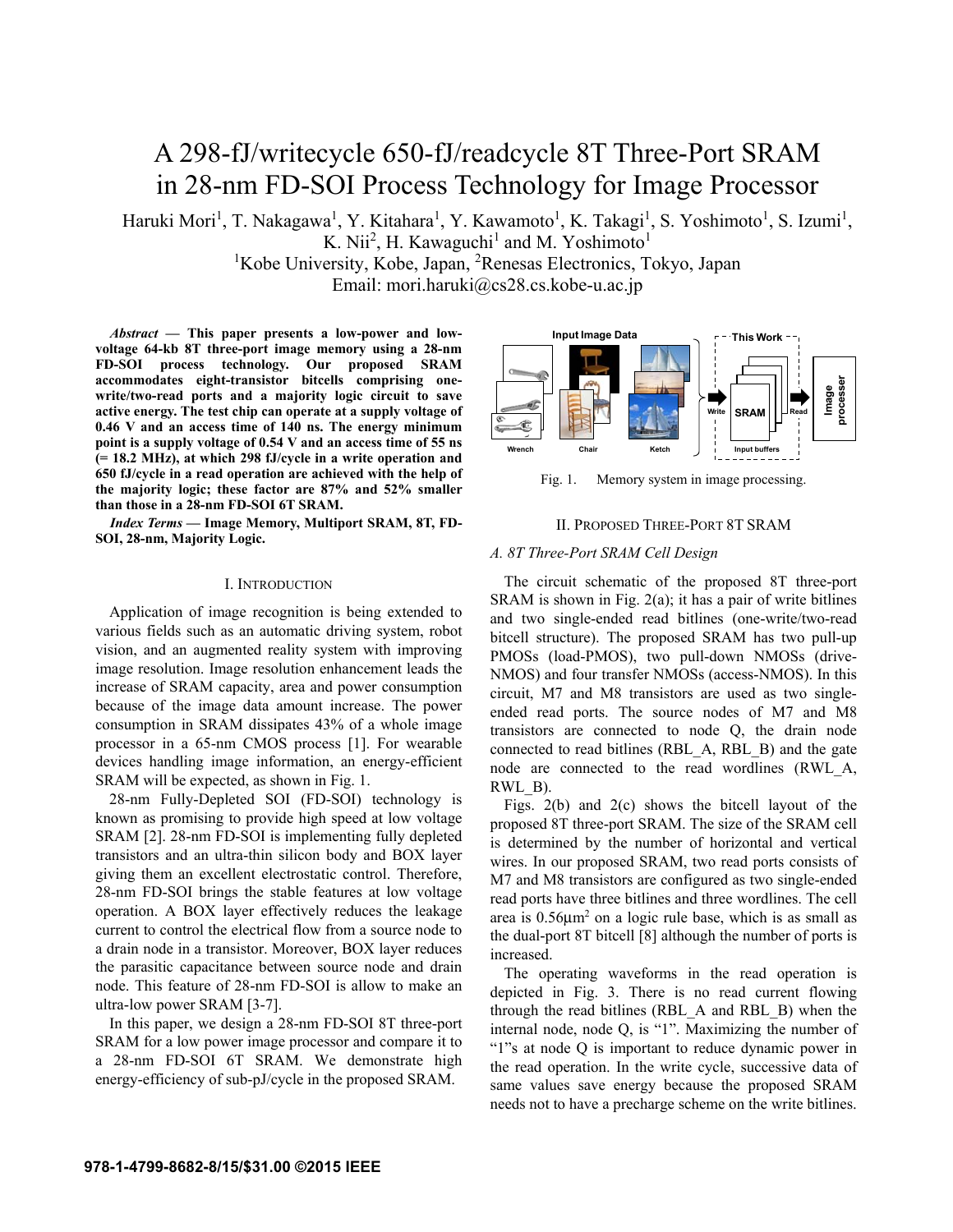

Fig. 2. (a)Schematic, (b) FEOL and (c) BEOL bitcell layouts of the proposed 8T three-port SRAM.



Fig. 3. Waveforms of the proposed 8T three-port SRAM in read operation.

# *B. SNM of proposed 8T Three-Port SRAM*

In the multiport SRAM, simultaneous reads happen at the dual read ports [9]. Fig. 4 shows the variety of read situations in the 1W2R (one-write two-read) three-port SRAM cell. Fig. 4(a) depicts the single port read situation (different two SRAM cells on different row addresses and different column addresses). Fig. 4(b) depicts the simultaneous dual-port reads on same row addresses and column addresses (RWL\_A and RBL\_B are simultaneously driven in a single cell). In this case, both RBL\_A and RBL\_B are enabled and double read currents flow from RBL\_A and RBL\_B to Node Q. Therefore, the read margin (static noise margin) is deteriorated and lowered.

Fig. 5 shows the simulation results of the static noise margin (SNM) at several Vdd voltages from 1.0 V to 0.4 V. Fig. 5(a) depicts the standard butterfly curves in the single port read situation; the SNM of 171 mV are achieved at 1.0 V, remaining 85% of the SNM in the



Fig. 4. Variety of the access situations of the 1W2R three-port SRAM.



Fig. 5. Simulated butterfly curves at several Vdd from 1.0V down to 0.4V. (a) Single port read, and (b) dual port read.

conventional 6T SRAM [2]. Fig. 5(b) depicts the worstcase butterfly curves in the simultaneous dual-port reads. The SNM is reduces to 101 mV at 1.0 V. The interesting point is that the maximum SNM of 102 mV is observed at 0.8 V.

#### III. MAJORITY LOGIC

Fig. 6(a) shows a block diagram of the proposed SRAM with the majority logic [10]. Image data reflects luminance information; bright pixels have many "1" data and dark pixels have many "0" data. For the read energy reduction, the dark pixel having many "0"s should be inverted by the majority logic. To maximize the number of "1"s, a majority-logic circuit counts the number of "1"s and decides if input data should be inverted in a write cycle, so that "1"s are in the majority. The inversion information ("1" denotes inversion) is stored in an additional flag bit,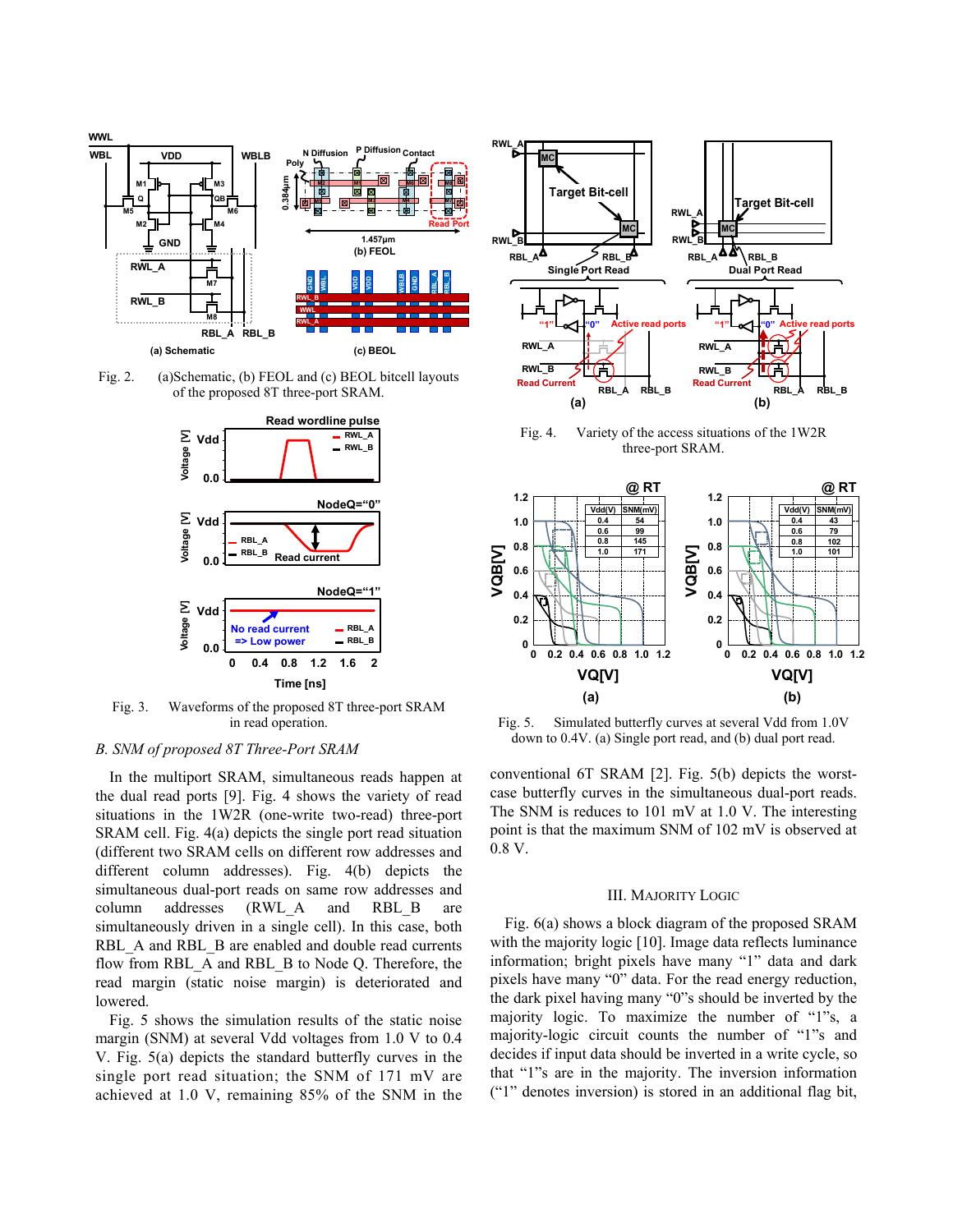as depicted in Fig. 6(b). In a read cycle, the procedure is reversed. Output data are inverted if a flag bit is true, so that the original data can be read. Note that the majority logic does not reduce write energy because the "1" write energy and the "0" write energy is the same.



Fig. 6. Concept of SRAM with majority logic. (a) Block diagram, and (b) flag bit.

The mechanism on the RBL power reduction is shown in Fig. 7. We assume the bit-width of the input data is eight. If the number of "1"s in the input data is five and over, the data is not inverted, and one "0" is stored as flag bit. This means one read current is made by RBL, in witch is a power overhead. If the number of "1"s in the data is four or less, the data is inverted by majority logic to maximize the number of "1"s, and reduces the read power. When input data have a random pattern, the number of charges/discharges is four out of eight RBLs on average. However, the majority logic reduces this value to 3.27 although the number of RBLs is increased to nine. This indicates that the majority logic statistically saves 18% of an RBL power even if the data are random.



Fig. 7. A comparison of RBL powers between the conventional and proposed SRAM with majority logic.

#### IV. CHIP IMPLEMENTATION AND MEASUREMENT RESULTS

We fabricated a 64-kb 8T three-port SRAM macro using a 28-nm FD-SOI process technology. Fig. 8 shows the test chip micrograph. The macro area is 0.058 mm2 . Fig. 9 shows a measured Shmoo plot of the proposed SRAM macro. We verified that it can operate at a supply voltage of 0.46 V and an access time of 140 ns. At room temperature, the operating point, which achieves the minimum energy per cycle, is a supply voltage of 0.54 V and a cycle time of 55 ns  $(= 18.2 \text{ MHz})$ . Fig. 10 illustrate that the measured leakage and active energies. The write energy is 298 fJ/cycle, which is 78% smaller than that in the 6T SRAM. In the read operation, the "0" and "1" read energies are 1440 fJ/cycle and 148.5 fJ/cycle, respectively. Thus, the energy saving in the "1" read operation is 73%; the read energy improvement is, however, merely 25% on average with no majority logic.



Fig. 8. Chip photo.

Fig. 11 shows the impact of the majority logic on the read energy saving. In the bright Image1, the read energy reduced by 23% while, in the dark Image1, that reaches a 47% saving; dark image is more appropriate and effective for the majority logic. In this case, the read energy is 650 fJ/cycle. TABLE I summarize the characteristics of the test SRAM.